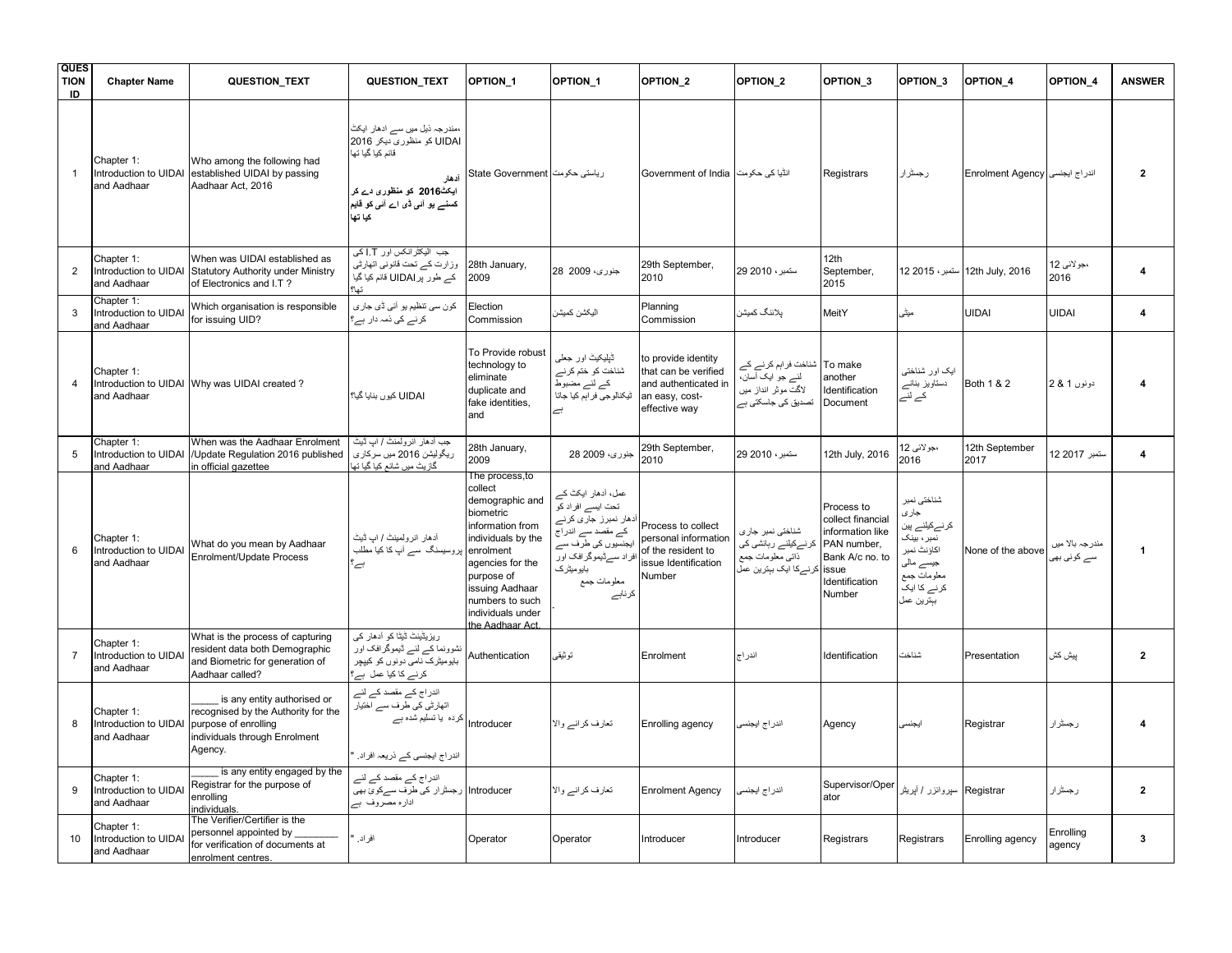| <b>QUES</b><br><b>TION</b><br>ID | <b>Chapter Name</b>                                | <b>QUESTION_TEXT</b>                                                                                                                                                                                                           | QUESTION_TEXT                                                                                                                                                                                                                          | OPTION <sub>1</sub>                                         | <b>OPTION 1</b>                                             | OPTION <sub>2</sub>                                                                                                                                                                                                                                        | OPTION <sub>2</sub>                                                                                                                                                                                               | OPTION <sub>3</sub>                             | OPTION 3                                            | <b>OPTION 4</b>                | OPTION 4                        | <b>ANSWER</b>  |
|----------------------------------|----------------------------------------------------|--------------------------------------------------------------------------------------------------------------------------------------------------------------------------------------------------------------------------------|----------------------------------------------------------------------------------------------------------------------------------------------------------------------------------------------------------------------------------------|-------------------------------------------------------------|-------------------------------------------------------------|------------------------------------------------------------------------------------------------------------------------------------------------------------------------------------------------------------------------------------------------------------|-------------------------------------------------------------------------------------------------------------------------------------------------------------------------------------------------------------------|-------------------------------------------------|-----------------------------------------------------|--------------------------------|---------------------------------|----------------|
| 11                               | Chapter 1:<br>Introduction to UIDA<br>and Aadhaar  | is the place where the<br>Aadhaar Enrolment/Update is<br>conducted by Certified<br>Operator/Supervisor                                                                                                                         | کیا وہی جگہ ہے جہاں معتمد<br>آپریٹر /سپروائزر کے<br>ذریعـــرادهار انرولمنث / اپ ڈیٹ<br>کی کاروائ کی جاتی ہے؟                                                                                                                           | انرولمنٹ سینٹر Enrolment Center                             |                                                             | Exam Center                                                                                                                                                                                                                                                | امتحان سينثر                                                                                                                                                                                                      | Hospital                                        | بسيتال                                              | School                         | اسكول                           | $\mathbf{1}$   |
| 12 <sup>°</sup>                  | Chapter 1:<br>Introduction to UIDAI<br>and Aadhaar | is a certified<br>personnel employed by Enrolment<br>Agencies to execute the process<br>of enrolment /update at the<br>enrolment centers                                                                                       | کیا ایک معتمد ملازم کو ایجنسیاں<br>کیطرف سے اندراج مراکز میں<br>/ اپ ڈیٹ کرنے یا اندراج کرنے<br>کے عمل کو نافذ کرناہے؟                                                                                                                 | Enrolment<br>Operator                                       | اندراج أپريٹر                                               | Enrolment<br>Supervisor                                                                                                                                                                                                                                    | اندر اج نگر ان                                                                                                                                                                                                    | Introducer                                      | Both 1 & 2   تعارف كرانه والا                       |                                | دونوں 1 & 2                     | $\overline{2}$ |
| 13                               | Chapter 1:<br>Introduction to UIDA<br>and Aadhaar  | Who among the following ensures<br>that only trained and certified<br>persons handle the<br>enrolment/update process?                                                                                                          | مندر جہ ذیل میں سے کون یہ یقین<br>دلاتا ہے کہ صرف تربیت یافتہ<br>اور معتمد افراد اندر اج / تازه ترين<br>عمل کو قابومیں رکھتے ہیں؟                                                                                                      | UIDAI                                                       | <b>UIDAI</b>                                                | Operator                                                                                                                                                                                                                                                   | Operator                                                                                                                                                                                                          | Supervisor                                      | سيروائزر                                            | اندراج ايجنسى Enrolment Agency |                                 | 4              |
| 14                               | Chapter 1:<br>and Aadhaar                          | is responsible to<br>Introduction to UIDAI conduct the Certification exam for<br>the role of Operator/Supervisor                                                                                                               | آپریٹر /سپروائزر کے کردار کے<br>لئے سرٹیفیکیشن امتحان چلانے<br>کے لئے ذمہ دار ہے                                                                                                                                                       | Introducer                                                  | تعارف كرانے والا                                            | <b>Enrolment Agency</b>                                                                                                                                                                                                                                    | اندراج ايجنسى                                                                                                                                                                                                     | Testing and<br>Certification<br>Agency          | ٹیسٹنگ اور<br>سرتيفيكيشن<br>ايجنسي                  | Registrar                      | رجسترار                         | 3              |
| 15                               | Chapter 1:<br>Introduction to UIDAI<br>and Aadhaar | is a person registered<br>with the Registrar and Authority<br>who confirms the identity of a<br>person who does not have any<br>valid POI and POA.                                                                             | رجسٹرار اور اتھارٹی کے ساتھ<br>در ج کر دہ ایک شخص ہے جو<br>کسی ایسے شخص کی شناخت<br>کی تصدیق کر تا ہے جسکے پا <i>س</i><br>کوئ درست POI اور POA<br>نہیں ہے                                                                              | Operator                                                    | أپريٹر                                                      | Introducer                                                                                                                                                                                                                                                 | تعارف كرانے والا                                                                                                                                                                                                  | اندراج ايجنسى Enrolling agency                  |                                                     | Agency                         | ايجنسي                          | $\mathbf{2}$   |
| 16                               | Chapter 1:<br>Introduction to UIDAI<br>and Aadhaar | is a person registered<br>with the Registrar and Authority<br>who confirms the identity of a<br>person who does not have any<br>valid POI and POA.                                                                             | رجسٹرار اور اتھارٹی کے ساتھ<br>در ج کر دہ ایک شخص ہے جو<br>کسی ایسے شخص کی شناخت<br>کی تصدیق کر تا ہے جسکے پاس<br>كوئ درست POI اور POA<br>نہیں ہے                                                                                      | Operator                                                    | أيريثر                                                      | Introducer                                                                                                                                                                                                                                                 | تعارف کر انے والا                                                                                                                                                                                                 | اندراج ايجنسى Enrolling agency                  |                                                     | Agency                         | ايجنسي                          | $\mathbf{2}$   |
| 17                               | Chapter 1:<br>Introduction to UIDAI<br>and Aadhaar | Who are applicable to can get the<br>Aadhaar Enrolment/Update done?                                                                                                                                                            | آدهار انرولمنٹ / اب ڈیٹ حاصل<br>کر نے کیلیے کون قابل اطلاق<br>ہے؟                                                                                                                                                                      | Operator                                                    | أيريتر                                                      | An individual who<br>has resided in India<br>for a period or<br>periods amounting<br>in all to one hundred<br>and eighty-two days<br>(182) or more in the<br>twelve months<br>immediately<br>preceding the date<br>of application for<br>Aadhaar enrolment | رہنے والا ایک فرد ہے<br>جو ٻند ستان مينہ ادهار<br>انر ولمینٹ یا اپ ڈیٹ<br>کرنے کیلیے درخواست<br>کی تاریخ سے پہلے<br>فوري طور پر باره<br>مېينے ميں ___ دن يا<br>اس سے زیادہ عرصے<br>تک ایک مدت سے<br>رہائش پذیر ہے | <b>NRI</b>                                      | <b>NRI</b>                                          | None of the above              | مندر جہ بالا میں<br>سے کوئی بھی | $\overline{2}$ |
| 18                               | Chapter 1:<br>Introduction to UIDA<br>and Aadhaar  | <b>Enrolment Identification Number</b><br>(EID) is -digit number allocated<br>to residents at the time of<br>enrolment.                                                                                                        | اندر اج کی شناختی نمبر (EID)<br>__- اندر اج کے وقت رہائشیوں<br>کیلیے عدد نمبر تجویز کیاجاتاہے                                                                                                                                          | 10                                                          | 10                                                          | 12                                                                                                                                                                                                                                                         | 12 <sup>°</sup>                                                                                                                                                                                                   | 15                                              | 15                                                  | 28                             | 28                              | 4              |
| 19                               | Chapter 1:<br>Introduction to UIDAI<br>and Aadhaar | Resident is an individual who has<br>resided in India for a period or<br>periods amounting in all to<br>days or more in the twelve months<br>immediately preceding the date of<br>application for Aadhaar<br>Enrolment/Update. | رہنے والا ایک فرد ہے جو ہند<br>ستان میں ادھار انر ولمینٹ یا اب<br>ڈیٹ   کرنے کیلیے درخواست کی<br>تاریخ سے پہلے فوری طور پر<br>بار ہ مېينے ميں ____ دن يا اس<br>سے زیادہ عرصے تک ایک مدت<br>سے ربائش یذیر ہے<br>مندرجہ ذیل رابطے نمبروں | 32                                                          | 32                                                          | 61                                                                                                                                                                                                                                                         | 61                                                                                                                                                                                                                | 123                                             | 123                                                 | 182                            | 182                             | 4              |
| 20                               | Chapter 1:<br>Introduction to UIDA<br>and Aadhaar  | Which of the following contact<br>numbers can a resident call for<br>resolutions to their concerns or<br>grievances related to Aadhaar?                                                                                        | کےذریعے ربائشی ادھارکے تعلق<br>1947 سے اپنے خدشات یا دشواریوں کو<br>حل کرنے کیلئے کال کرسکتا                                                                                                                                           |                                                             | 1947                                                        | 2009                                                                                                                                                                                                                                                       | 2009                                                                                                                                                                                                              | 140                                             | 140                                                 | 108                            | 108                             | $\mathbf{1}$   |
| 21                               | Chapter 1:<br>Introduction to UIDAI<br>and Aadhaar | Aadhaar is unique because                                                                                                                                                                                                      | ادھاربےمثال ہے کیونکہ                                                                                                                                                                                                                  | No two residents<br>will have the<br>same Aadhaar<br>number | دو ربائشیوں کے پاس<br>ایک ہی طرح کا ادھار<br>نمبر نہی ہوگا۔ | A family can get a<br>unique recognized<br>ID                                                                                                                                                                                                              | ایک خاندان ایک<br>منفر دتصديق شده شناخت<br>حاصل کرسکتا ہے                                                                                                                                                         | A person can<br>avail two<br>Aadhaar<br>numbers | ايک شخص دو<br>ادهار نمبروں کو<br>فائدہ اٹھا سکتا ہے | None of the above              | مندر جہ بالا میں<br>سے کوئی بھر | $\mathbf{1}$   |
| 22                               | Chapter 1:<br>Introduction to UIDA<br>and Aadhaar  | Which of the following is NOT a<br>component of enrollment setup?                                                                                                                                                              | مندر جہ ذیل میں سے کون اندر اج<br>سیٹ اپ کا جز نہیں ہے؟                                                                                                                                                                                | Computer                                                    | كمپيوٹر                                                     | <b>Biometric device</b>                                                                                                                                                                                                                                    | بایومیٹرک ٹیوائس                                                                                                                                                                                                  | Bomb detector                                   | بم کا پنّہ لگانے<br>والا                            | Iris scanner                   | ايرس سكينر                      | $\mathbf{3}$   |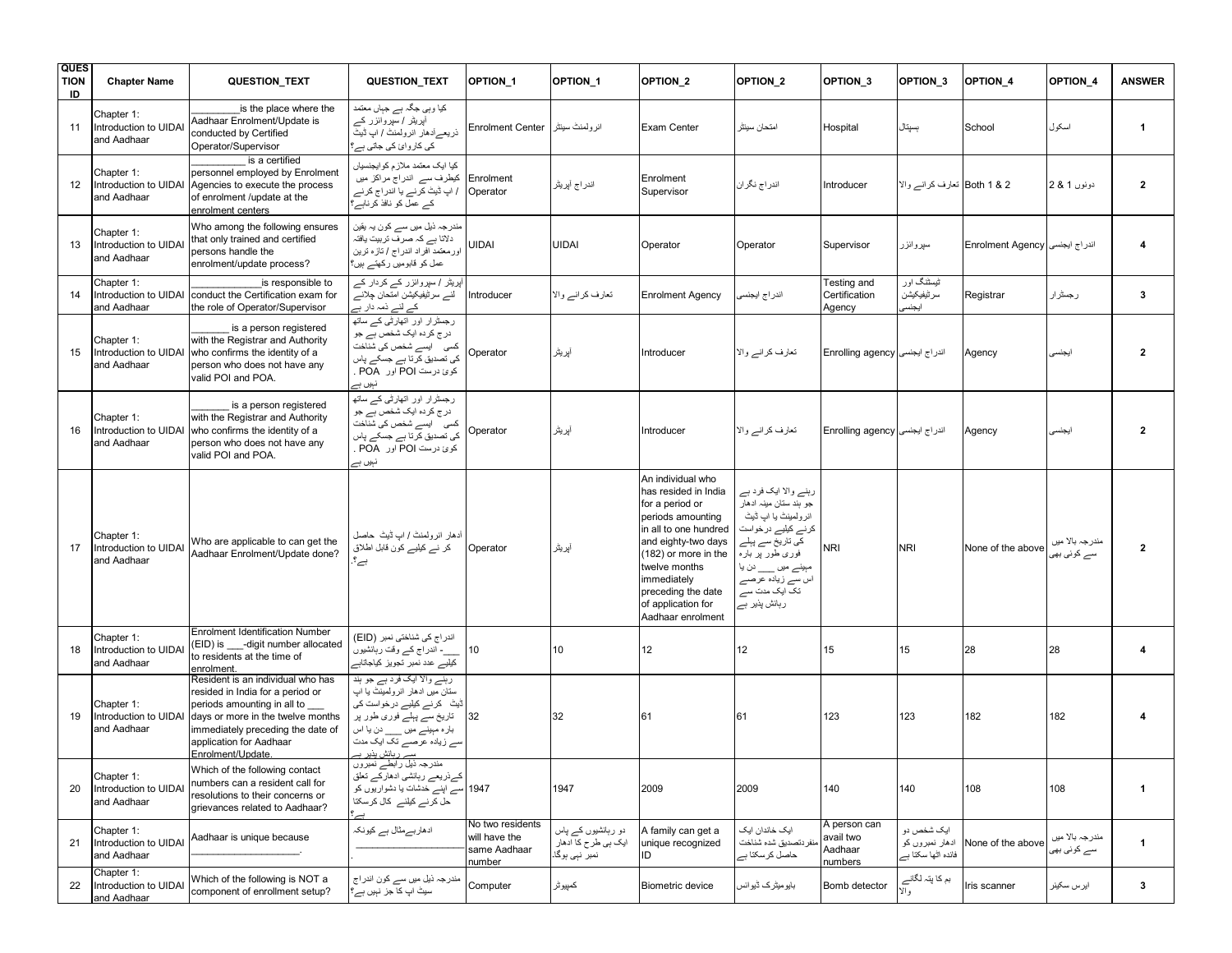| <b>QUES</b><br><b>TION</b><br>ID | <b>Chapter Name</b>                                        | <b>QUESTION_TEXT</b>                                                                                                                           | <b>QUESTION_TEXT</b>                                                                                                                                                       | OPTION <sub>1</sub>                                     | <b>OPTION 1</b>                                                          | OPTION <sub>2</sub>                                                                                           | OPTION <sub>2</sub>                                                                                     | OPTION <sub>3</sub>                                         | OPTION 3                                                                 | <b>OPTION 4</b>                                                                   | OPTION 4                                                               | <b>ANSWER</b>           |
|----------------------------------|------------------------------------------------------------|------------------------------------------------------------------------------------------------------------------------------------------------|----------------------------------------------------------------------------------------------------------------------------------------------------------------------------|---------------------------------------------------------|--------------------------------------------------------------------------|---------------------------------------------------------------------------------------------------------------|---------------------------------------------------------------------------------------------------------|-------------------------------------------------------------|--------------------------------------------------------------------------|-----------------------------------------------------------------------------------|------------------------------------------------------------------------|-------------------------|
| 23                               | Chapter 1:<br>Introduction to UIDAI<br>and Aadhaar         | Which of the given is true about<br>Aadhaar?                                                                                                   | ادھار کے منعلق کونسا صحیح<br>ہے'                                                                                                                                           | An individual can<br>obtain multiple<br>Aadhaar numbers | Aadhaar collects   ایک فرد ایک سے زیادہ<br>أدهار نمبرز حاصل كر<br>سكتابه | financial information<br>of residents                                                                         | آدھار رہائشیوں کے<br>مالي معلومات جمع كرتا<br>ہے                                                        | Aadhaar can be<br>used as Proof<br>of Citizenship           | آدھار شہریت کے<br>identification شوت کے طور پر<br>استعمال کیا جا<br>سكتا | Aadhaar enables<br>resident's<br>subject to<br>successful<br>"Authentication"     | أدهار كامياب<br>"توثيق كار ي"<br>کیلئے رہائشی کی<br>شناخت قابل بناتا   | $\overline{\mathbf{4}}$ |
| 24                               | Chapter 1:<br>ntroduction to UIDAI<br>and Aadhaar          | Aadhaar uses which of the given to<br>uniquely identify the resident?                                                                          | بے مثال طور پر آدھار کی جس<br>رہائشی شناخت کے لئے دیا<br>۔<br>ناتاہے مصارف استعمال کرتا<br>$\epsilon$                                                                      | Name and<br>Address of the<br>resident                  | ربائشي كا نام اور پتہ                                                    | Fingerprints                                                                                                  | انگلیوں کے نشان                                                                                         | Iris                                                        | Iris                                                                     | Both 2 & 3                                                                        | دونوں 1 & 2                                                            | $\overline{\mathbf{4}}$ |
| 25                               | Chapter 1:<br>Introduction to UIDAI<br>and Aadhaar         | Which of the given is true about<br>Aadhaar?                                                                                                   | ادھار کے متعلق کونسا  صحیح<br>ہے'                                                                                                                                          | It is just another<br>card                              | ِ صرف ایک اور کارڈ<br>Ë,                                                 | Will collect and<br>record demographic<br>and biometric<br>information for<br>generation of<br>Aadhaar Number | آدھار نمبر کی نسل کے<br>لئے آڈیموگرافک اور<br>بایومیٹرک معلومات کو<br>جمع کریں گے اور<br>ریکارڈ کریں گے | Aadhaar will<br>replace all<br>other IDs                    | أدهار ديگر تمام<br>آئی ڈیز کی جگہ<br>۔<br>لے گا                          | Will collect<br>profiling<br>information, such<br>as caste, religion,<br>language | جیسا کہ ذات،<br>مذہب، زبان<br>يز و فائلنگ<br>معلومات کو جمع<br>کریں گے | $\mathbf{2}$            |
| 26                               | Chapter 1:<br>Introduction to UIDAI<br>and Aadhaar         | is a document to<br>convey the Aadhaar number to a<br>resident.                                                                                | ربائشی کے پاس آدھار<br>نمبر پہچانے کیلئے ایک دستاویز<br>                                                                                                                   | Aadhaar letter                                          | أدهار خط                                                                 | <b>CIDR</b>                                                                                                   | <b>CIDR</b>                                                                                             | UID                                                         | <b>UID</b>                                                               | Aadhaar number                                                                    | آدهار نمبر                                                             | $\mathbf{1}$            |
| 27                               | Chapter 1:<br>Introduction to UIDAI<br>and Aadhaar         | Aadhaar will be used to prove<br>citizenship.                                                                                                  | آدھار شہریت ثابت کرنے کے<br>لیے استعمال کیا جائے گا۔                                                                                                                       | <b>TRUE</b>                                             | صحيح                                                                     | <b>FALSE</b>                                                                                                  | غلط                                                                                                     |                                                             |                                                                          |                                                                                   |                                                                        | $\mathbf{2}$            |
| 28                               | Chapter 1:<br>Introduction to UIDAI<br>and Aadhaar         | Aadhaar will cover all residents of<br>India who are residing in India for<br>180 days from the date of Aadhaar<br>enrolment/update            | ادهار بندستان کے ان تمام<br>ربائشیوں کو تحفظ فراہم کریگا<br>TRUE جوہندستان میں ادھار یا اپڈ یٹ کی<br>تاریخ سے 180 دن سے قیام پزیر<br>$\rightleftarrows$                    |                                                         | صحيح                                                                     | <b>FALSE</b>                                                                                                  | غلط                                                                                                     |                                                             |                                                                          |                                                                                   |                                                                        | $\mathbf{1}$            |
| 29                               | Chapter 1:<br>ntroduction to UIDA<br>and Aadhaar           | The vision of UIDAI is to empower<br>residents of India with a unique<br>identity and a digital platform to<br>authenticate anytime, anywhere. | یو آئ ڈی اے آئ کا نقطہ<br>نظر ہندستان کے باشندوں کو منفرد<br>۔<br>شناخت اور ڈیجیٹل پلیٹ فار مکے<br>ساتھ کسی بھی وقت، کسی بھی<br>جگہ توٹیق کرنے کے لئے<br>بااختیار بنانا ہے | TRUE                                                    | صحيح                                                                     | <b>FALSE</b>                                                                                                  | غلط                                                                                                     |                                                             |                                                                          |                                                                                   |                                                                        | $\mathbf 1$             |
| 30                               | Chapter 1:<br>Introduction to UIDAI<br>and Aadhaar         | Aadhaar is a 15-digit number.                                                                                                                  | آدھار نمبر 15 ڈیجیٹ  کا ہے                                                                                                                                                 | <b>TRUE</b>                                             | صحيح                                                                     | <b>FALSE</b>                                                                                                  | غلط                                                                                                     |                                                             |                                                                          |                                                                                   |                                                                        | $\overline{2}$          |
| 31                               | Chapter 2: Child<br><b>Enrolment Lite Client</b><br>Manual | What is the operating system used<br>in Child Enrolment Lite Client?                                                                           | جائلڈ انر ولمنٹ لائٹ کلائنٹ (بچہ<br>اندر اج لائٹ کلائنٹ میں کون<br>ساأپرينٹنگ سسٹم استعمال بوتا<br>بے؟)                                                                    | Windows                                                 | ونڈوز                                                                    | iOS                                                                                                           | آئی کیو۔ ایس                                                                                            | Linux                                                       | لانكىر                                                                   | Android                                                                           | انڈر انڈ                                                               | $\overline{4}$          |
| 32                               | Chapter 2: Child<br><b>Enrolment Lite Client</b><br>Manual | What are the documents to be<br>collected for enrolment in Child<br>Enrolment Lite Client?                                                     | جائلة انرولمنث لانث كلاننث<br>POI اندراج کے لئے کون سے دستاویز<br>جمع کئے جانا ہیں؟                                                                                        |                                                         | پېچان كا ثبوت (پي. او.<br>أني)                                           | <b>POA</b>                                                                                                    | POR   پنّہ کا ثبوت (پی۔ او۔ اے)                                                                         |                                                             | رہنے کا ثبوت<br>.<br>(پی. او. آر)                                        | None of these                                                                     | ان میں سے کوئی<br>نېير                                                 | 3                       |
| 33                               | Chapter 2: Child<br><b>Enrolment Lite Client</b><br>Manual | Who can get enrolled in Child<br>Enrolment Lite Client?                                                                                        | جائلڈ انر ولمنٹ لائٹ کلائنٹ میں<br>کون اندر اج کر اسکتا ہے                                                                                                                 | children less<br>than 5 years of<br>aae                 | ۵؍سال سے کم عمر کے<br>بچے                                                | children more than<br>5 years of age                                                                          | ۵؍ سال کے زیادہ عمر<br>کے بچے                                                                           | Any age                                                     | کسی عمر کا بچہ                                                           | None of these                                                                     | ان میں سے کوئی<br>نبين                                                 | $\mathbf{1}$            |
| 34                               | Chapter 2: Child<br><b>Enrolment Lite Client</b><br>Manual | Name the device used for<br>enrolment in Child Enrolment Lite<br>Client?                                                                       | حائلاً انر و لمنٹ لائٹ کلائنٹ میں<br>اندر اج کے لئے استعمال ہوئے<br>آلات کے نام بتائیے                                                                                     | Tablet                                                  | ثيبليث                                                                   | Laptop                                                                                                        | لیپ ٹاپ                                                                                                 | Desktop                                                     | ڈسک ٹاپ                                                                  | None of these                                                                     | ان میں سے کوئی                                                         | $\mathbf{1}$            |
| 35                               | Chapter 2: Child<br><b>Enrolment Lite Client</b><br>Manual | How is the packet uploaded from<br>Child Enrolment Lite Client ?                                                                               | جائلڈ انرولمنٹ لائٹ کلائنٹ<br>Through SFTP   سےکیسے پیکٹ اپلوڈ کئے جاتے<br>ٻير                                                                                             |                                                         | ایس. ایف. ٹی. پی. کے<br>ذريعه                                            | Upload option in<br><b>Child Enrolment Lite</b><br>Client                                                     | جائلڈ انرولمنٹ لانٹ<br>كلائنث ايلوڈ كر نا                                                               | <b>Upload Portal</b>                                        | يورثل ايلوڈ كرنا                                                         | None of these                                                                     | ان میں سے کوئی                                                         | $\overline{2}$          |
| 36                               | Chapter 2: Child<br><b>Enrolment Lite Client</b><br>Manual | Which of the following is a feature<br>of Child Enrolment Lite Client?                                                                         | جائلاً انر و لمنتْ لائتْ كلائنتْ كا<br>فیچر مندر جہ ذیل میں سے کیا ہے؟                                                                                                     | Child Enrollment                                        | بچہ اندر اج (چائلڈ<br>انرولُمنٹ)                                         | Information sharing<br>consent                                                                                | جانکاری کے ساجھا<br>کرنے کی رضامندی                                                                     | Demographic<br>update                                       | ٹمیرگر افی اپٹیٹ                                                         | Biometric update                                                                  | بایومیٹری اپڈیٹ                                                        | $\mathbf{1}$            |
| 37                               | Chapter 2: Child<br><b>Enrolment Lite Client</b><br>Manual | During enrolment in Child<br>Enrolment Lite Client , tablet needs<br>to be connected to internet                                               | جائلاً انر و لمنتْ لائتْ كلائنتْ ميں<br>اندراج کے دوران ٹیبلٹ کا<br>انٹرنیٹ سے کنکشن کی ضرورت                                                                              | Yes                                                     | جي ٻان                                                                   | No                                                                                                            | جي نٻين                                                                                                 | <b>Child Enrolment</b><br>Lite Client also<br>works offline | جائلة انرولمنث<br>لائث كلائنث                                            | None of these                                                                     | ان میں سے کوئی                                                         | $\mathbf{1}$            |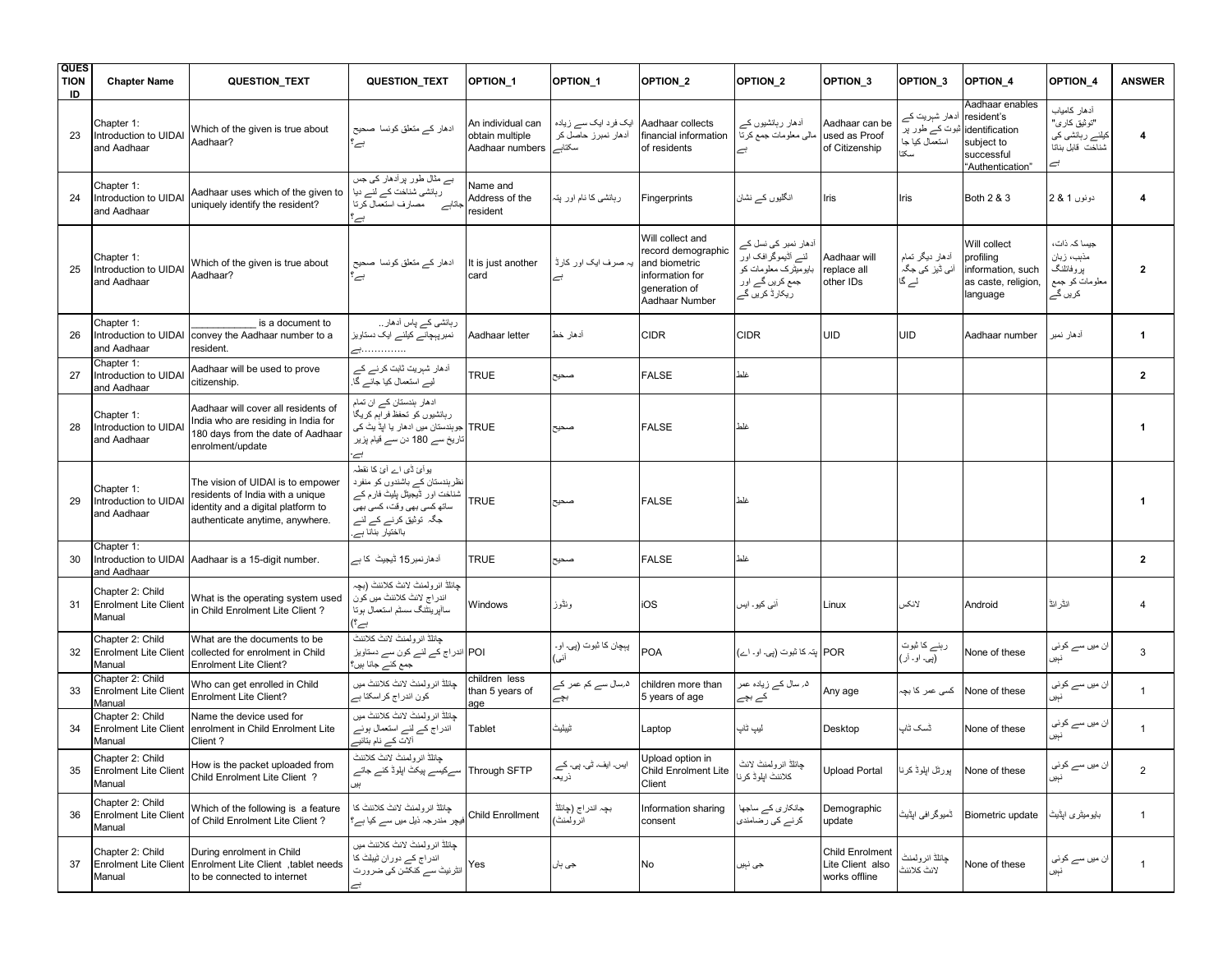| <b>QUES</b><br><b>TION</b><br>ID | <b>Chapter Name</b>                                        | QUESTION_TEXT                                                                                                                                                            | QUESTION_TEXT                                                                                                                                                                                      | OPTION <sub>1</sub>                    | OPTION 1                                      | OPTION <sub>2</sub>                           | OPTION_2                                    | OPTION <sub>3</sub>                                           | OPTION_3          | <b>OPTION 4</b>                                                                            | OPTION 4                                                                 | <b>ANSWER</b>  |
|----------------------------------|------------------------------------------------------------|--------------------------------------------------------------------------------------------------------------------------------------------------------------------------|----------------------------------------------------------------------------------------------------------------------------------------------------------------------------------------------------|----------------------------------------|-----------------------------------------------|-----------------------------------------------|---------------------------------------------|---------------------------------------------------------------|-------------------|--------------------------------------------------------------------------------------------|--------------------------------------------------------------------------|----------------|
| 38                               | Chapter 2: Child<br><b>Enrolment Lite Client</b><br>Manual | Can child get enrolled if aadhaars<br>of both parents are unavailable?                                                                                                   | اگرماں باپ دونوں کے آدھار<br>فراہم نہیں ہیں تو کیا بچہ اندر اج<br>کر اسکتا ہے؟                                                                                                                     | No                                     | جي نٻين                                       | Yes                                           | جي ٻان                                      |                                                               |                   |                                                                                            |                                                                          | $\mathbf{1}$   |
| 39                               | Chapter 2: Child<br><b>Enrolment Lite Client</b><br>Manual | If the name of child is not available<br>what can be used in name option?                                                                                                | اگر بچہ کا نام دستیاب نہیں ہے تو<br>۔<br>نام کے آپشن میں کیا استعمال<br>۔<br>کیاجاسکتا ہے ُ                                                                                                        | Can be left blank                      | خالی چھوڑا جاسکتا ہے                          | Baby one/two/<br>of <mother name=""></mother> | ماں کانام کا بجہ ایک<br>/دو ا               | only mother's<br>name                                         | صرف ماں کا ن      | only father's name صرف باب كا نام                                                          |                                                                          | 2              |
| 40                               | Chapter 2: Child<br><b>Enrolment Lite Client</b><br>Manual | Whose photograph is captured in<br>Child Enrolment Lite Client?                                                                                                          | جِائلڈ انرولمنٹ لائٹ کلائنٹ میں<br>كس كا فوثو ليلجانا بسر؟                                                                                                                                         | Mother's                               | ماں کا فوٹا                                   | Father's                                      | باب كا فوثو                                 | Operator's                                                    | كارنده كا فوثو    | Child                                                                                      | بچہ کا فوٹو                                                              | $\overline{4}$ |
| 41                               | Chapter 2: Child<br><b>Enrolment Lite Client</b><br>Manual | For acknowledgement of EID,<br>what communication method is<br>used in Child Enrolment Lite Client                                                                       | اندر اج پہچان (ای۔ آئی۔ ڈی) کی<br>رسید کے لئے چانلڈ انرولمنٹ<br>لائٹ کلائنٹ میں کون سا طریقہ<br>ابلاغ استعمال ہونا ہے؟                                                                             | Mobile number                          | موبائل نمبر                                   | Email                                         | ای. میل                                     | <b>Ack Print</b>                                              | رسید کی پرنٹ      | Both mobile &<br>email                                                                     | دونوں موبائل اور<br>ای۔ میل                                              | $\mathbf{1}$   |
| 42                               | Chapter 2: Child<br><b>Enrolment Lite Client</b><br>Manual | Single finger print scanner device<br>can be used with Child Enrolment<br>Lite Client                                                                                    | ۔<br>جائلڈ انرولمنٹ لائٹ کلائنٹ ک <i>ے</i><br>ساتھ ایک انگلی کے ایک نشان کا<br>اسکینر استعمال بونا بے؟                                                                                             | Yes                                    | جي ٻان                                        | No                                            | جي نٻين                                     |                                                               |                   |                                                                                            |                                                                          | $\mathbf{1}$   |
| 43                               | Chapter 2: Child<br><b>Enrolment Lite Client</b><br>Manual | How acknowlegement EID is<br>communicated in Child Enrolment<br>Lite Client?                                                                                             | جائلة انر ولمنث لائث كلائنث<br>کیسے اندر اج پہچان کی رسید<br>کِسے بھیجی جاتی ہے؟                                                                                                                   | Resident will get<br>a call from UIDAI | یو۔ آئی۔ ڈی۔ اے۔ آئی<br>سے باشندہ کو کال ہوگی | Resident will get a<br>confirmation by post   | ڈاک کے ذریعہ باشندہ<br>کو کنفرم کیا جائے گا | Resident wil aet<br>an<br>پرچی ملے گی acknowledgmen<br>t slip | باشنده کو رسید    | Resident will get<br>an<br>acknowledgment<br>message on the<br>registered mobile<br>number | باشندہ کو اپنے<br>رجسٹر ہوئے<br>موبائل نمبر پر<br>ریسد کا مسیج<br>ملے گا | $\overline{4}$ |
| 44                               | Chapter 2: Child<br><b>Enrolment Lite Client</b><br>Manual | Biometric authentication is<br>necessary for operator login?                                                                                                             | کارندہ کے لوگ ان کے لئے<br>بایومیٹری تصدیق ضروری ہے                                                                                                                                                | <b>TRUE</b>                            | صحيح                                          | <b>FALSE</b>                                  | غلط                                         |                                                               |                   |                                                                                            |                                                                          | $\mathbf{1}$   |
| 45                               | Chapter 2: Child<br><b>Enrolment Lite Client</b><br>Manual | Which of these are mandatory<br>fields in Demographic Information?                                                                                                       | ڈیموگر اف <i>ی</i> جانکار <i>ی</i> مین ان میں<br>سے کون سے لازمی میدان ہین                                                                                                                         | Name                                   | نام                                           | Age                                           | عمر                                         | Gender                                                        | صنف<br>(مرد/عورت) | All of the Above                                                                           | اوپر کے سبھی                                                             | 4              |
| 46                               | Chapter 2: Child<br><b>Enrolment Lite Client</b><br>Manual | Is the address being captured in<br>enrolment through Child<br>Enrolment Lite Client?                                                                                    | كياجائلاً انر ولمنتْ لائتْ كلائنتْ<br>سے اندر اج میں پتہ لیاجار ہا ہے                                                                                                                              | NO                                     | جي نٻيں                                       | <b>YES</b>                                    | جي ٻان                                      |                                                               |                   |                                                                                            |                                                                          | $\mathbf{1}$   |
| 47                               | Chapter 2: Child<br><b>Enrolment Lite Client</b><br>Manual | For enrolment of child, availability<br>of whose aadhaar number is<br>mandatory ?                                                                                        | بچہ کے اندراج میں کس کے<br>آدھار نمبر کی فراہمی لازمی ہے؟                                                                                                                                          | Mother's                               | ماں کا آدھار نمبر                             | Father's                                      | باب كاآدهار نمبر                            | Gaurdian                                                      | نمبر              | Either of option 1 سرپرست کا آدھار<br>& 2                                                  | أيشن ١۔ اور ٢<br>میں سے کوئی<br>ایک                                      | 4              |
| 48                               | Chapter 2: Child<br><b>Enrolment Lite Client</b><br>Manual | Is any local language configurable<br>in Child Enrolment Lite Client?                                                                                                    | كيا جائلة انر ولمنث لائث كلائنث<br>میں کوئی مقامی زبان استعمال<br>میں لائی جاسکتی ہے                                                                                                               | NΟ                                     | جي نٻيں                                       | <b>YES</b>                                    | جي ٻار                                      |                                                               |                   |                                                                                            |                                                                          | $\mathbf{1}$   |
| 49                               | Chapter 2: Child<br><b>Enrolment Lite Client</b><br>Manual | Can child get enrolled in Child<br>Enrolment Lite Client if only<br>aadhaars of both the parents are<br>available , but both the parents are<br>not physically avilable? | کیا اس صورت میں جائلڈ<br>انر ولمنٹ لائٹ کلائنٹ میں بچہ کا<br>اندر اج بوسکتا ہے کہ ماں باپ<br>Yes دونوں کے آدھار نمبر دستیاب ہیں<br>مگر ماں جسمانی طور سے<br>موجود نہیں ہیں۔ (اندر اج کے<br>دوران): |                                        | جي ٻان                                        | NO.                                           | جي نٻين                                     |                                                               |                   |                                                                                            |                                                                          | $\overline{2}$ |
| 50                               | Chapter 2: Child<br><b>Enrolment Lite Client</b><br>Manual | Which Biometric authetication is<br>used in Child Enrolment Lite Client                                                                                                  | جائلڈ انر ولمنٹ لائٹ کلائنٹ میں<br>lris] کون سی بابومیٹری توٹیق کام آتی                                                                                                                            |                                        | أثرس                                          | Fingerprint                                   | انگلیوں کے نشان                             | <b>OTP</b>                                                    | او ـ تُمي۔ پي۔    | None of these                                                                              | ان میں سے کوئی<br>بهي نېير                                               | $\overline{2}$ |
| 51                               | Chapter 2: Child<br>Manual                                 | Does Child Enrolment Lite Client<br>Enrolment Lite Client support Iris scan devices for<br>Authentication?                                                               | كياجائلاً انر ولمنتْ لائتْ كلائنتْ<br>توثیق کے لئے آئرس اسکین<br>ِ مشینوں کوسپورٹ کرتا ہے                                                                                                          | <b>NO</b>                              | جي نٻين                                       | <b>YES</b>                                    | جي ٻان                                      |                                                               |                   |                                                                                            |                                                                          | $\mathbf{1}$   |
| 52                               | Chapter 2: Child<br><b>Enrolment Lite Client</b><br>Manual | Who carries out the Client<br>Registration process in Child<br>Enrolment Lite Client?                                                                                    | جائلڈ انر و لمنٹ لائٹ کلائنٹ میں<br>کلائنٹ رجسٹری کا عمل کون<br>کر تا ب                                                                                                                            | Registrar admin                        | رجسٹرار (ایڈمنسٹریشن)                         | EA admin/<br>Nominated Official               | ای۔ اے۔ ایڈمنسٹریش/<br>نامزد ابلكار         | child                                                         | بچہ               | None of these                                                                              | ان میں سے کوئی<br>بھی نېيں                                               | $\overline{2}$ |
| 53                               | Chapter 2: Child<br><b>Enrolment Lite Client</b><br>Manual | Operator can enroll on Child<br>Enrolment Lite Client after .                                                                                                            | كارنده جائلة انرولمنث لانث<br>Adding Operator   کلائنٹ پر اندراج کرسکتا ہے اس<br>کے بعنہ                                                                                                           |                                        | کارندہ کا اضافہ کرکے                          | کارندہ کی تصدیق Operator Verification         |                                             |                                                               |                   |                                                                                            |                                                                          | $\mathbf{1}$   |
| 54                               | Chapter 2: Child<br>Manual                                 | Is the name of child mandatory for<br>Enrolment Lite Client enrolment in Child Enrolment Lite<br>Client?                                                                 | كياجائلأ انر ولمنث لائث كلائنث<br>میں اندر اج کے لئے بچہ کا نام<br>لازمی ہے                                                                                                                        | Yes                                    | جي ٻان                                        | No                                            | جي نٻين                                     |                                                               |                   |                                                                                            |                                                                          | $\overline{2}$ |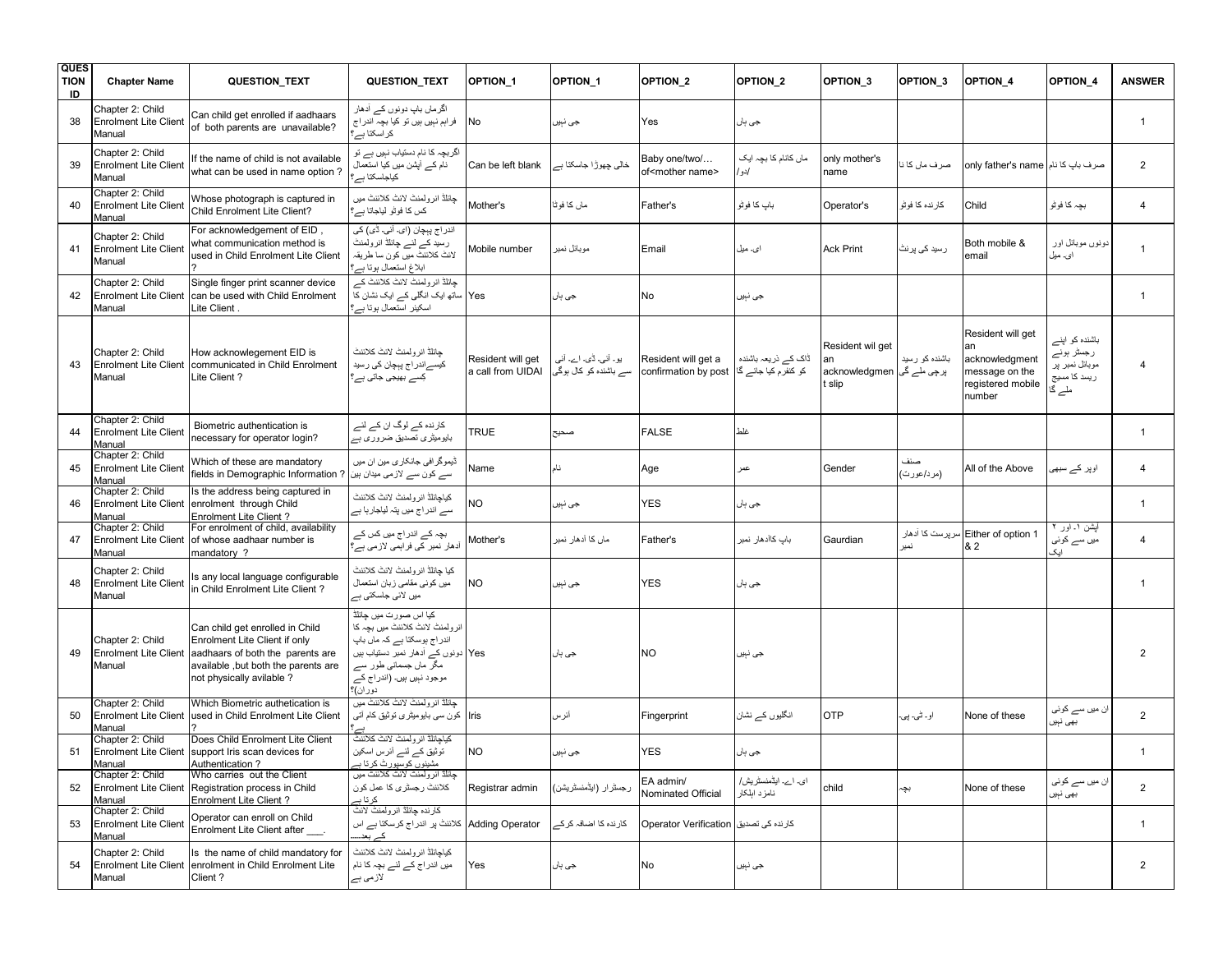| <b>QUES</b><br><b>TION</b><br>ID | <b>Chapter Name</b>                                        | <b>QUESTION_TEXT</b>                                                                                                                                              | QUESTION_TEXT                                                                                                                                                                          | OPTION_1                                | <b>OPTION 1</b>                        | OPTION <sub>2</sub>           | OPTION <sub>2</sub>           | OPTION <sub>3</sub>               | OPTION 3                       | <b>OPTION 4</b>  | OPTION 4                        | <b>ANSWER</b>  |
|----------------------------------|------------------------------------------------------------|-------------------------------------------------------------------------------------------------------------------------------------------------------------------|----------------------------------------------------------------------------------------------------------------------------------------------------------------------------------------|-----------------------------------------|----------------------------------------|-------------------------------|-------------------------------|-----------------------------------|--------------------------------|------------------|---------------------------------|----------------|
| 55                               | Chapter 2: Child<br><b>Enrolment Lite Client</b><br>Manual | How enrolment location is captured<br>in Child Enrolment Lite Client?                                                                                             | جائلاً انر ولمنتْ لائتْ كلائنتْ ميں<br>کیسے اندراج کی جگہ لی<br>جاسکتی ہے؟                                                                                                             | ہاتھ سے ڈاٹا انٹری سے Manual data entry |                                        | With GPS dongle               | جی۔ پی۔ ایس۔ ڈانگل سے         | nput during<br>registration       | رجسٹری کے<br>دوران ان پٹ       | None of these    | ان میں سے کوئی<br>بھی نېيں      | $\overline{2}$ |
| 56                               | Chapter 2: Child<br><b>Enrolment Lite Client</b><br>Manual | Can child be enrolled in Child<br>Enrolment Lite Client if only EID of<br>either parent is available?                                                             | اگر  ماں یا باپ میں کسی کی<br>صرف اندر اج پہچان (ای۔ آئی)<br>دستیاب نہیں ہے تو کیا بچہ کا<br>جائلاً انر ولمنث لائث كلائنث ميں<br>اندر اج کیاجاسکتا ہے '                                | NO.                                     | جي نٻين                                | yes                           | جي ٻان                        |                                   |                                |                  |                                 | $\mathbf{1}$   |
| 57                               | Chapter 2: Child<br><b>Enrolment Lite Client</b><br>Manual | After entering the Aadhaar in<br>parent Aadhaar tab what does red<br>colour reflect?                                                                              | ماں بابِ آدھار ٹیب میں آدھار<br>بھرنے کے بعد لال رنگ کیاظاہر<br>كرتا بـــر؟                                                                                                            | Valid aadhaar                           | مجاز آدهار                             | Invalid aadhaar               | غير مجاز آدهار                | Parent absent                     | ماں ؍ باپ غیر<br>حاضر          | Parent present   | ماں , باپ حاضر                  | $\overline{2}$ |
| 58                               | Chapter 2: Child<br><b>Enrolment Lite Client</b><br>Manual | Photograph captured in Child<br><b>Enrolment Lite Client contains</b>                                                                                             | جائلاً انر ولمنتْ لائتْ كلائنتْ ميں<br>لئے گئے فوٹومیں ہوتا ہے؟                                                                                                                        | Photo of child<br>with mother           | ماں کے ساتھ بچے کا<br>فوثو             | Photo of child with<br>Father | باپ کے ساتھ بچے کا<br>فوتو    | Only Child's<br>photo             | Family photo   صرف بچہ کا فوٹو |                  | فيملي فوثو                      | 3              |
| 59                               | Chapter 2: Child<br><b>Enrolment Lite Client</b><br>Manual | Child Enrolment Lite Client can be<br>Synched through                                                                                                             | جائلڈ انر ولمنٹ لائٹ کلائنٹ اس<br>۔۔۔۔۔۔۔۔ذریعے سے سنک کیاجاسکتا                                                                                                                       | Setting icon in<br>home page            | بوم پيج پرسٹينگ أئكن<br>سے             | Upload icon in home<br>page   | بوم پيج پر ايلوڈ آئکن<br>سے   | Enrolment icon<br>in home page    | ہوم پیج پر<br>انرولمنث أنكن    | None of these    | ان میں سے کوئی<br>بهي نېير      | $\mathbf{1}$   |
| 60                               | Chapter 2: Child<br>Manual                                 | Can Child Enrolment Lite Client<br>Enrolment Lite Client Support addition of more than one<br>operator?                                                           | كيا جائلاً انر و لمنتْ لائتْ كلائنتْ<br>Yes   ایک سے زیادہ کارندہ کے اضافہ<br>کو سپورٹ کرسکتا ہے؟                                                                                      |                                         | جي ٻان                                 | NO.                           | جي نٻين                       |                                   |                                |                  |                                 | $\mathbf{1}$   |
| 61                               | Chapter 2: Child<br><b>Enrolment Lite Client</b><br>Manual | What is required for the de-<br>registration of Child Enrolment Lite<br>Client?                                                                                   | ۔<br>چائلڈ انرولمنٹ لائٹ کلائنٹ کے<br>رجسٹریشن کو ہٹانے کے لئے<br>کس کی ضروری ہوتی ہے؟                                                                                                 | EA code                                 | ای۔ اے۔ (اندر اج ایجنسی)<br>کو ڈ       | Registrar code                | رجسٹرار کوڈ                   | EA login<br>credentials           | ای۔ اے۔ لاگ ان<br>کر یڈنشیل    | None of these    | ان میں سے کچھ                   | 3              |
| 62                               | Chapter 2: Child<br><b>Enrolment Lite Client</b><br>Manual | Is it possible to complete child<br>enrolment in Child Enrolment Lite<br>Client without photograph?                                                               | کیا فوٹو کہ بغیر چائلڈ انرولمنٹ<br>لائٹ کلائنٹ میں اندر اج پور ا<br>كياجاسكتا بے؟                                                                                                      | <b>NO</b>                               | جي نٻين                                | Yes                           | جي ٻان                        |                                   |                                |                  |                                 | $\mathbf{1}$   |
| 63                               | Chapter 2: Child<br><b>Enrolment Lite Client</b><br>Manual | Is there a option of Capturing<br>demographic details in local<br>language in Child Enrolment Lite<br>Client?                                                     | كيا جائلة انرولمنث لائث كلائنث<br>میں مقامی زبان میں ڈیموگر افی<br>تفصيلات لينے كا آيشن ہے؟                                                                                            | NO                                      | جي نٻين                                | Yes                           | جي ٻان                        |                                   |                                |                  |                                 | $\mathbf{1}$   |
| 64                               | Chapter 2: Child<br><b>Enrolment Lite Client</b><br>Manual | Can Child Enrolment Lite Client<br>work without biometric<br>authentication device?                                                                               | کیا بایومیٹری نوئیق آلـــر (مشین)<br>کے بغیر چانلڈ انرولمنٹ لانٹ<br>کلائنٹ کام کر سکتا ہے؟                                                                                             | Yes                                     | جي ٻان                                 | NO.                           | جي نٻين                       |                                   |                                |                  |                                 | $\overline{2}$ |
| 65                               | Chapter 2: Child<br>Manual                                 | List of enrolments done in Child<br>Enrolment Lite Client Enrolment Lite Client can be<br>retrieved from .                                                        | كيا جائلاً انر ولمنتْ لائتْ كلائنتْ<br>میں کئے گئے اندراجوں کی<br>فبرست پهر نكالي جاسكتي                                                                                               | Enrolment icon in<br>home page          | بوم پيج انرولمنث أنكن<br>سے            | Enrolment icon in<br>Settings | سیٹنگ میں انرولمنٹ<br>آئکن سے | Upload icon                       | اپلوڈ آئکن سے                  | None of these    | ان میں سے کوئی<br>بھی نېيں      | $\overline{2}$ |
| 66                               | Chapter 2: Child<br><b>Enrolment Lite Client</b><br>Manual | Upload information in Child<br>Enrolment Lite Client can be<br>retrieved from                                                                                     | جائلڈ انر ولمنٹ لائٹ کلائنٹ میں<br>اپلوڈ جانکاری پھر نکالی جاسکتی<br>ہے اســــــــ سے:                                                                                                 | Uplaod icon in<br>Settings              | سیٹنگ میں اپلوڈ أئکن<br>سے             | Upload icon in home<br>page   | ہوم پیج پر اپلوڈ آئکن<br>سے   | Sync icon                         | سنک' آئکن سے                   | None of these    | ان میں سے کوئی<br>بھی نېيں      | $\mathbf{1}$   |
| 67                               | Chapter 2: Child<br><b>Enrolment Lite Client</b><br>Manual | Child without parents can get<br>enrolled through Child Enrolment<br>Lite Client.                                                                                 | جائلڈ انر ولمنٹ لائٹ کلائنٹ مار<br>باپ کے بغیر بچہ کا اندر اج<br>كباجاسكتا بے؟                                                                                                         | <b>TRUE</b>                             | صحيح                                   | <b>FALSE</b>                  | غلط                           |                                   |                                |                  |                                 | 2              |
| 68                               | Chapter 2: Child<br><b>Enrolment Lite Client</b><br>Manual | Enrolment through Child Enrolment<br>Lite Client is done in .                                                                                                     | چائلڈ انرولمنٹ لائٹ کلائنٹ سے<br>اندر اج میں کیاجاسکتا ہے؟                                                                                                                             | Offline mode                            | أف لائن موڭ                            | Online mode                   | أن لائن موڭ                   |                                   |                                |                  |                                 | $\overline{2}$ |
| 69                               | Chapter 2: Child<br>Manual                                 | In Child Enrolment Lite Client<br>Enrolment Lite Client either of the Parents' Aadhaar is<br>authenticated.                                                       | جائلة انر ولمنتْ لانتْ كلاننتْ ميں<br>ماں یا باپ میں کسی ایک کے<br>آدھار کی تویق کی جاتی                                                                                               | اندراج کے دوران During Enrolment        |                                        | After Enrolment               | اندر اج کے بعا                | Not<br>Authenticated              | توٹیق نہیں کی<br>جاتى          | None of these    | ان میں سے کوئی<br>بھی نېيں      | $\mathbf{1}$   |
| 70                               | Chapter 2: Child<br><b>Enrolment Lite Client</b><br>Manual | Can enrolment be rejected in Child<br><b>Enrolment Lite Client after</b><br>completion of enrolment?                                                              | اندراج پورا ہونے کے بعد کیا<br>اندر اج رد کیاجاسکتا ہے؟                                                                                                                                | Yes                                     | جي ٻان                                 | <b>NO</b>                     | جي نٻيں                       |                                   |                                |                  |                                 | $\overline{2}$ |
| 71                               | Chapter 2: Child<br>Manual                                 | In the case of child below 5<br>years, the<br>of<br>Enrolment Lite Client parent/relative has to be linked<br>and preferably<br>if<br>both the parents are alive. | بچہ کے پانچ سال کی عمر<br>سے نیچےوالدین/ رشتہ دار<br>ے ہیں۔<br>کا۔۔۔۔۔۔۔۔۔۔۔۔۔۔۔۔۔۔۔۔۔۔۔۔۔۔۔۔۔۔۔۔۔۔انک کیا<br>۔<br>جانا چاہیےاور ترجیحی طور<br>پر ــــــــاگر دونوں والدین<br>زنده بوں | EID/UID, mother                         | ای آئی ڈ <i>ی/</i> یو آئی r<br>ڈی، ماں | Aadhaar number,<br>father     | آدهار نمبر ، باب              | Pre-<br>enrolment ID,<br>guardian | انرولمنٹ آئی<br>ڈی، گارٹین     | CIDR PIN, father | سی آئی ڈ <i>ی</i><br>آڑ پن، باپ | $\mathbf{1}$   |